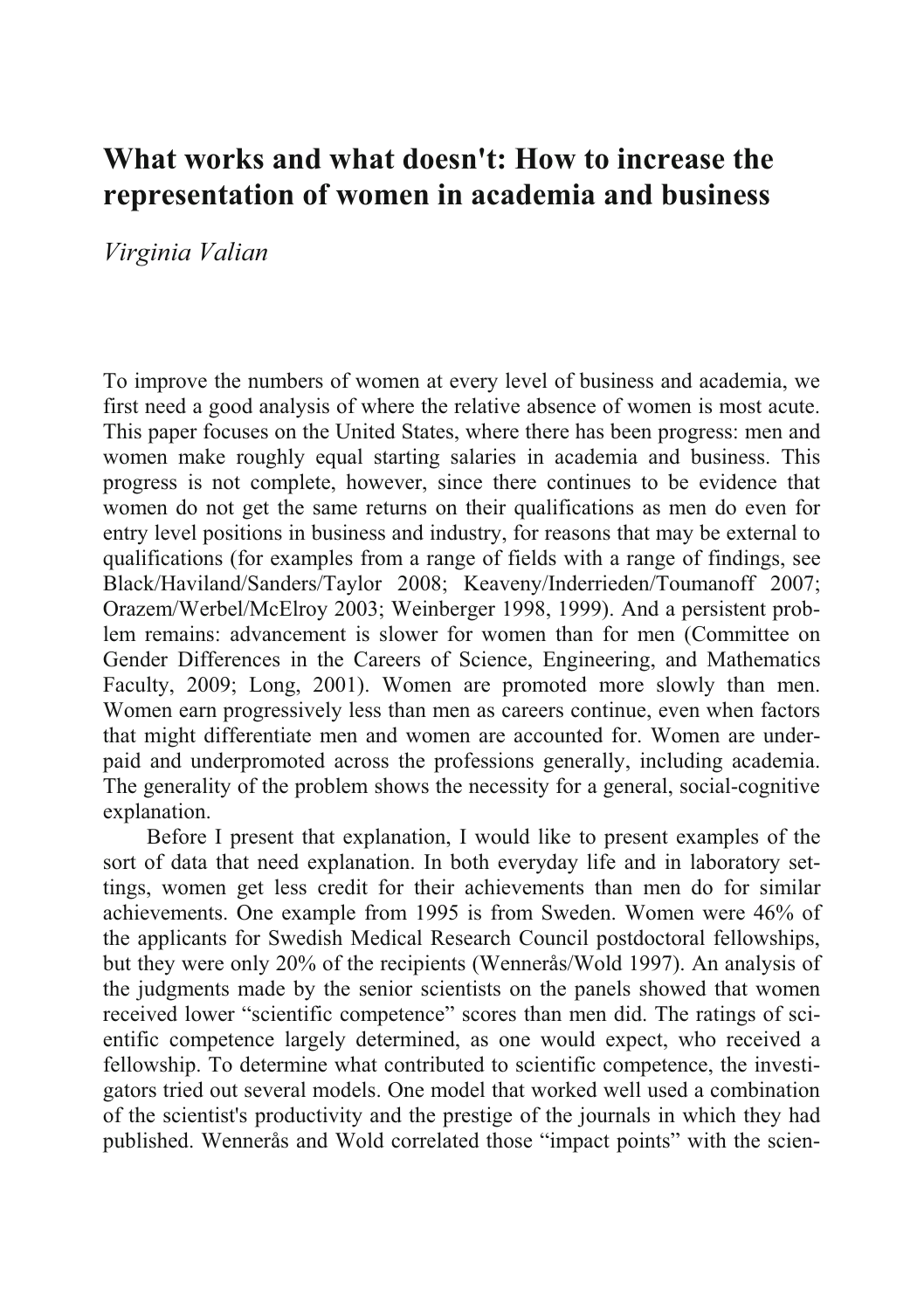tific competence ratings. The model predicted scientific competence scores well for the young male applicants. But women had to receive 100 or more impact points in order to get the same rating from the judges than a man with 40 or fewer impact points got.

One encouraging result of this study was the apparent elimination of gender bias in determining who receives funding from the Medicine subdivision of the Swedish Medical Research Council (though an unfair boost for a connection to a committee member remained strong, Sandström/Hällsten 2008). Such results suggest that convincing evidence of an unwarranted gender gap results in more equitable judgments. The first suggestion we can offer, then, is to provide people with data that will persuade them that the system is not completely meritocratic, even though they intend for it to be. Web-based tutorials I have developed can be used for teaching purposes (see www.hunter.cuny.edu/gendertutorial).

Women in academic science in the United States fare worse than their male peers in achieving the rank of full professor, the highest standard rank. (There are also distinguished professorships and named chairs that generally indicate performance above the ordinary for full or associate professors.) In 2006, for full-time scientists less than 10 yrs post-PhD, about 3.3% of men were full professors, compared to 1.6% of women. Although the difference is small, there is already an indication that men will fare better than women. Between 10-19 yrs post-PhD, 41% of full-time men were full professors, compared to 26% of fulltime women. And between 20-29 years post-PhD, 71% of men and 55% of women were full professors. Thirty or more years post-degree, 81% of men and 75% of women are full professors. Women never fully catch up among scientists as a whole. (Data are from NSF Table H-22, S&E doctorate holders employed in universities and 4-year colleges, by broad occupation, sex, years since doctorate, and faculty rank: 2006.)

In some subfields, such as biology and the life sciences, the disparities are smaller. Earlier than 10 years post-PhD, about 1% of men and less than 1% of women are full professors. But between 10-19 years out post-PhD, 31% of men and 23% of women are full professors. At 20-29 years post-degree, 73% of men and 55% of women are full professors. Thirty or more years post-degree, 79% of men and 78% of women in the biological and life sciences are full professors. (Data are from NSF Table H-22, S&E doctorate holders employed in universities and 4-year colleges, by broad occupation, sex, years since doctorate, and faculty rank: 2006.) Within biology, then, women do catch up to men in achieving full professor rank – 30 years post-PhD. That may or may not be considered heartening.

What is responsible for such gender disparities? Instead of flawed evaluations on the part of people who are doing the hiring and promoting, people some-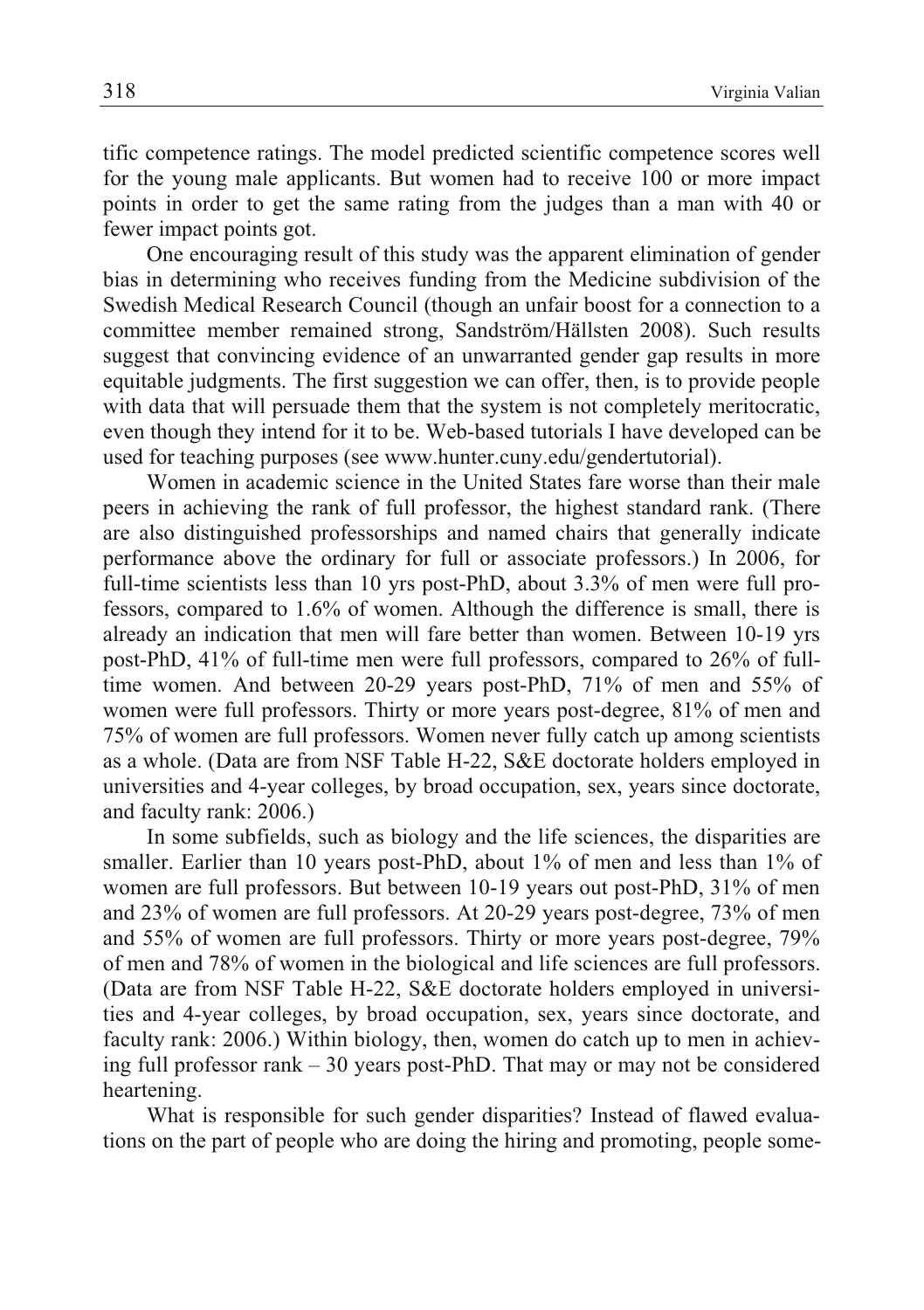times propose two other explanations of women's lower rates of achievement. One popular explanation for the small number of women in the natural sciences, math, and engineering, for example, is that there are not enough women in the pipeline. It is true that there are not. But it is also true that the pipeline selectively leaks women and that the women who remain are not appropriately compensated and rewarded. Data from the National Science Foundation also show, for science fields, greater attrition of women than men from the bachelor's to the master's to the PhD level (Valian, 2008a). Finally, in fields where there are many women in the pipeline, such as psychology doctorates, lawyers, and physicians, women still do not reap the same rewards as men. Thus, the pipeline is only one part of the problem.

Another popular explanation is that the lack of child care facilities makes it too difficult for women – the presumed only caregivers – to have enough time for research. Child care facilities *are* lacking and, overall, working fathers do not perform an equal share of child care. But women with children do not publish less than women without children, once suitable controls are introduced (e.g., Sax/Hagedorn/Arredondo/Dicrisi 2002), although women with young children may publish less (Stack 2004) – so child care cannot be the sole explanation. In addition, women without children do not succeed at the same rate as men – so women's extra responsibilities with children cannot be the sole explanation for women's earning less money and being tenured and promoted less quickly. We need good child care facilities and we need to make parenting an equalopportunity activity, but child care is only one part of the problem.

My explanation relies on two key concepts, gender schemas and the accumulation of advantage, to explain how inaccurate evaluations come into being, their effects in many small aspects of everyday professional life, and their longterm consequences. The cognitive representations responsible for our evaluations of men and women are gender schemas. Schemas are hypotheses that we use to interpret social events (Fiske/Taylor 1991). Schemas are similar to stereotypes but the term "schema" is more inclusive and more neutral, and a more appropriate term because it brings out the proto-scientific nature of our social hypotheses. We need schemas to make sense of our world: they help us have the right expectations of others, predict others' behavior, and orient our own behavior. Schemas are often nonconscious.

Gender schemas are hypotheses about what it means to be male or female, hypotheses that we all share, male and female alike. Schemas assign different psychological traits to males and females (Martin/Halverson 1987; Spence/ Helmreich 1978). We think of males as capable of independent action, as oriented to the task at hand, and as doing things for a reason. We think of females as nurturant, expressive, and behaving communally. In brief: men act; women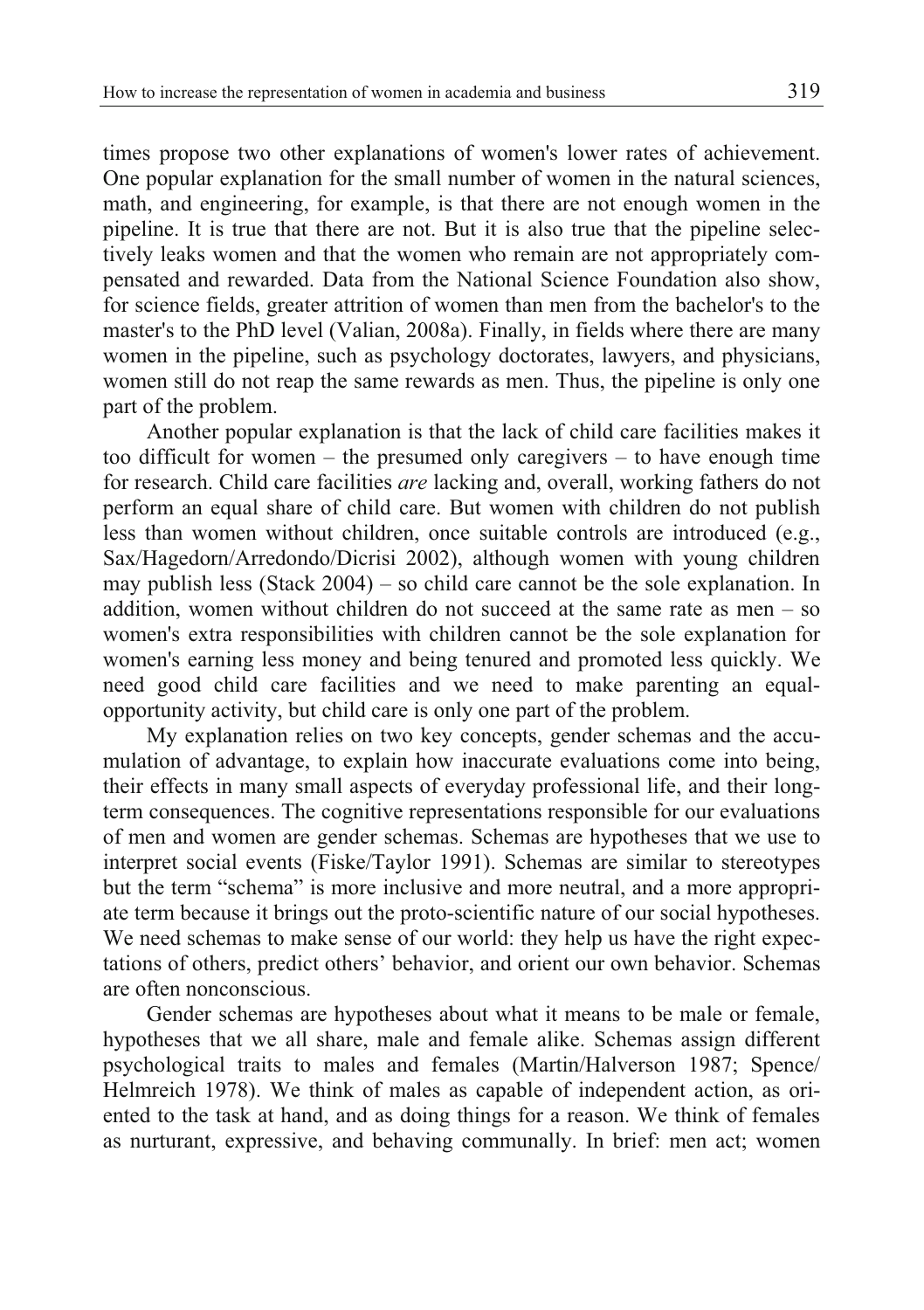feel and express their feelings. Further, our beliefs have support. In questionnaires, men endorse more "instrumental" characteristics and women endorse more "expressive" characteristics (Spence/Helmreich, 1978).

If we consider our schema of a competent professional, we can see that the schema for men meshes much better with the schema for professional jobs than does the schema for women. Are competent professionals capable of independent action, oriented to the task at hand, and doing things for a reason? Certainly. Are they nurturant and communal? Perhaps. But the qualities that we connect with women are not the core of the qualities we connect with competent scientists and businesspeople.

Statistical data can only take us so far in demonstrating gender disparities. With statistical data we can never control all the variables that might differentiate men and women. Statistical data leave open the possibilitiy that men's and women's performance is different in a way that accounts for the difference in their achievement. Laboratory data allow control of all relevant variables so that the role of sex can be confidently assessed.

Laboratory data demonstrate that men and women – to the same degree – overvalue men and undervalue women in professional settings. Here is one example, by Heilman and her colleagues (Heilman/Wallen/Fuchs/Tamkins 2004). They investigated how males and females rated people who were described as being an Assistant Vice President in an aircraft company. The evaluators read background information about the person, the job, and the company. In half the cases, the person was described as about to have a performance review; thus, in this condition, evaluators didn't know how well the person was doing in the job. In the other half of the cases, the person was described as having been a stellar performer. The evaluators' job was to rate how competent the employees were and how likeable they were.

When evaluators had no information about how well people were doing in the job, they rated the man as more competent  $(7.11/9)$  than the woman  $(5.51/9)$ , and rated them as equally likeable (6.79, 6.94). When the background information made clear that the individuals were extremely competent, evaluators rated the man and the woman as equally competent (8.21, 8.03), but they rated the woman as much less likeable (5.81) than the man (7.13). They also perceived the woman as considerably more hostile (3.99/9; here a low score indicates more hostile) than the man  $(5.29)$ .

Thus, in evaluating a woman in a male-dominated field, observers see her as less competent than a similarly-described man unless there is clear information that she is competent. And in that case, they see her as less likeable than a comparable man. Notably, as is the case in almost all such experiments, there were no differences between male and female subjects.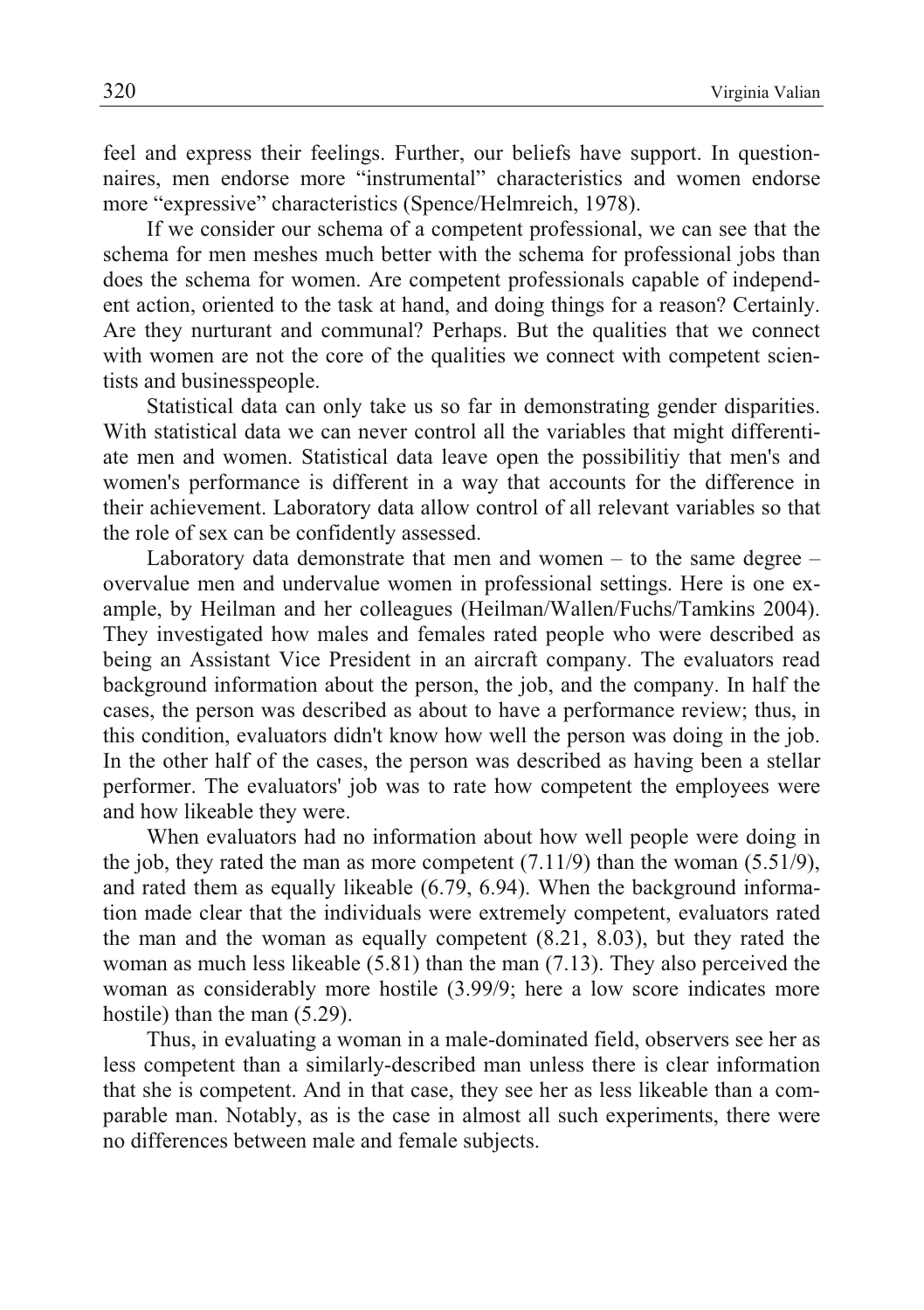Both males and females see competence as the norm for men and as something that has to be demonstrated unequivocally for women. Both males and females see competent men as likeable. Neither males nor females see competent women in male-dominated positions as likeable.

And likeability matters: in a follow-up experiment, the experimenters described targets as high or low in competence and high or low in likeability. People rated the targets who were high in likeability as better candidates for being placed on a fast track and as better candidates for a highly prestigious upperlevel position. We cannot tell women just to be competent, because likeability can make the difference in whether or not people get rewards. Again, there are no male-female rater differences.

Another example (Norton/Vandello/Darley 2004) demonstrates that people shift their standards in order to justify a choice that seems a priori reasonable to them. In this experiment, gender schemas determine what seemed reasonable. The experiments asked male undergraduates to select a candidate for a job that required both a strong engineering background and experience in the construction industry. The evaluators rated 5 people, only 2 of whose resumés were competitive. One candidate had more education – both an engineering degree and certification from a concrete masonry association – than the other, who only had an engineering degree. The other candidate had more experience  $-9$  years – than the other, who only had 5 years.

In the control condition, the candidates were identified only by initials. Here, the evaluators chose the candidate with more education three-quarters of the time and education was the reason most often cited as important for their decision. In one of the experimental conditions, a male name was given to the resumé that had more education and a female name to the resumé that had more experience. Here, too, evaluators chose the candidate with more education threequarters of the time and also rated education as very important. In the second experimental condition, a female name was given to the resumé with more education and a male name to the resumé with more experience. Now, less than half the evaluators picked the person with more education and few people cited education as the most important characteristic.

Men look more appropriate than women for the job of construction engineer, whether they have more education *or* more experience. The standards by which we judge people shift depending on our a priori judgments about their goodness of fit. Gender schemas help determine goodness of fit. When candidates are being evaluated for hiring or promotion, shifting standards can easily come into play. If a man has grant funding but few publications, he can be seen as the better candidate than a woman with no grant funding and publications, because those in favor of hiring him can point to the likelihood that his grant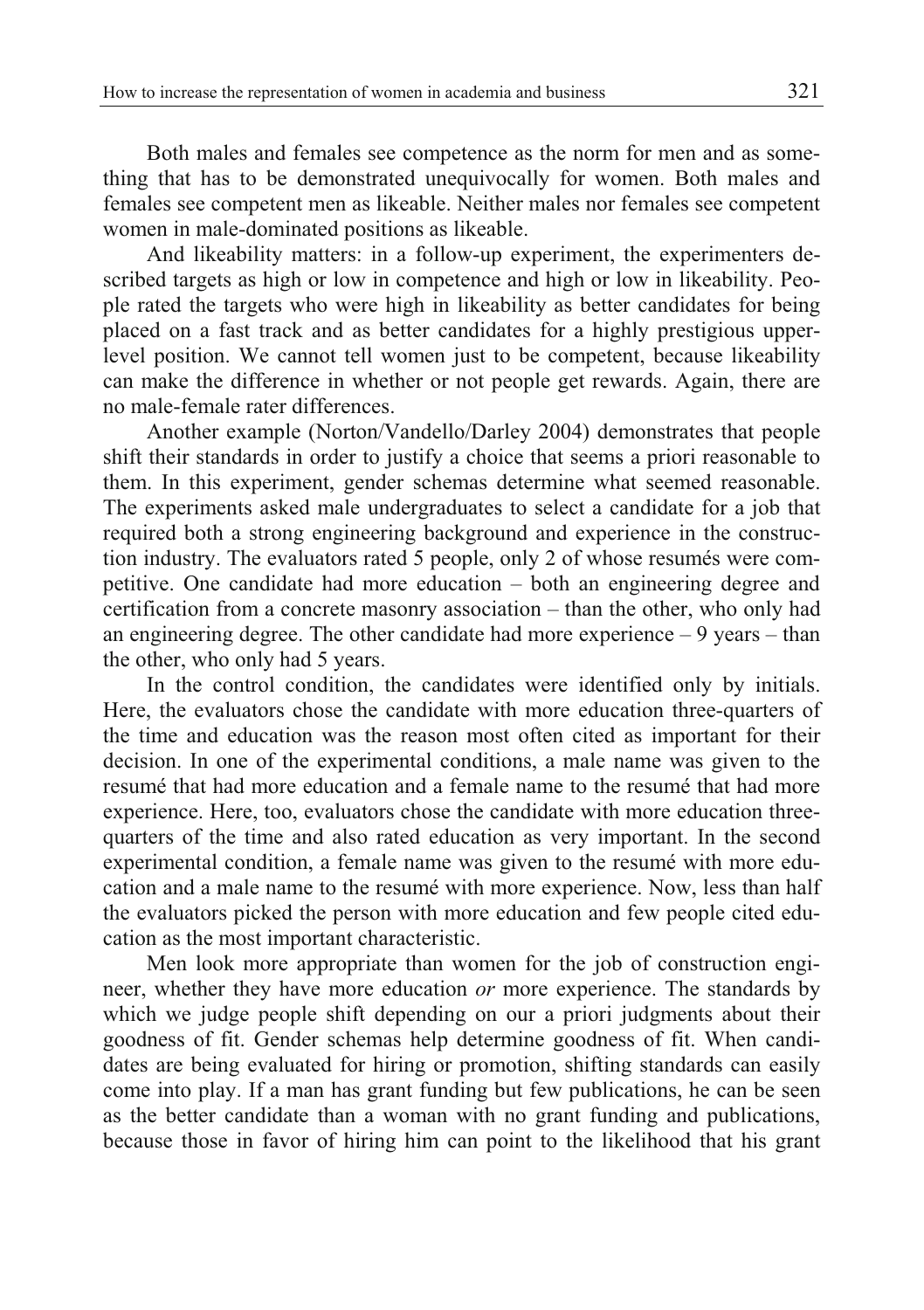funding will eventually result in publications. If the situation is reversed, and the man has more publications but less grant funding, those in favor of hiring him can say that he will eventually achieve grant funding because his papers are being published.

A third study addresses the question of a trade-off for women between competence and femininity (Phelan/Moss-Racusin/Rudman 2008). Observers heard fictitious interviews for a computer lab manager job; the interviews were conducted by actors who used exactly the same scripts. The observers were told that the job required strong technical skills as well as social skills because of the need to help students and faculty. In one condition, the interviewees adopted an assertive style emphasizing their competence; in the other they adopted a style that emphasized how communal they were. Observers rated the interviewees on their competence, their social skills, and how hireable they were.

To determine the relative weights of competence and social skills for hireability, the researchers conducted a regression analysis. That analysis showed that evaluators generally gave more weight to competence than social skills. The notable exception was women who were assertive. In that case observers gave more weight to social skills. Since assertive women were seen as not having social skills, they were also seen as less hireable than assertive men. There was no difference in judgments on the part of female *vs* male observers.

Women are thus in a difficult position. If they are not perceived as competent they will not get the job. But if they make their competence clear by behaving assertively, they will be seen as lacking social skills and will be downgraded for that reason. One solution for women is to combine agency with warm, communal behavior (Eagly/Carli 2003; Heilman/Okimoto 2007).

Even when they achieve leadership positions, women are less likely to be seen as leaders than men are. In the head-of-the-table experiment, college students saw pictures displaying 5 people seated around a table. The group was described as working together on a project. Two people sat at each side and one person sat at the head of the table. Sometimes all the people were male, sometimes they were all female, and sometimes the group included both males and females (Porter/Geis 1981). The students were asked to identify the leader of the group. In same-sex groups, the man or woman sitting at the head of the table was always identified as the leader. In mixed-sex groups, a man at the head of the table was always identified as the leader. But if a woman was at the head, she was not reliably labeled as the leader; a man seated elsewhere at the table was labeled as the leader about equally often.

There were no differences between male and female observers. Both made the same judgments. There was no intention to discriminate. Nevertheless, the female leader who is sitting at the head of a table loses out compared to the male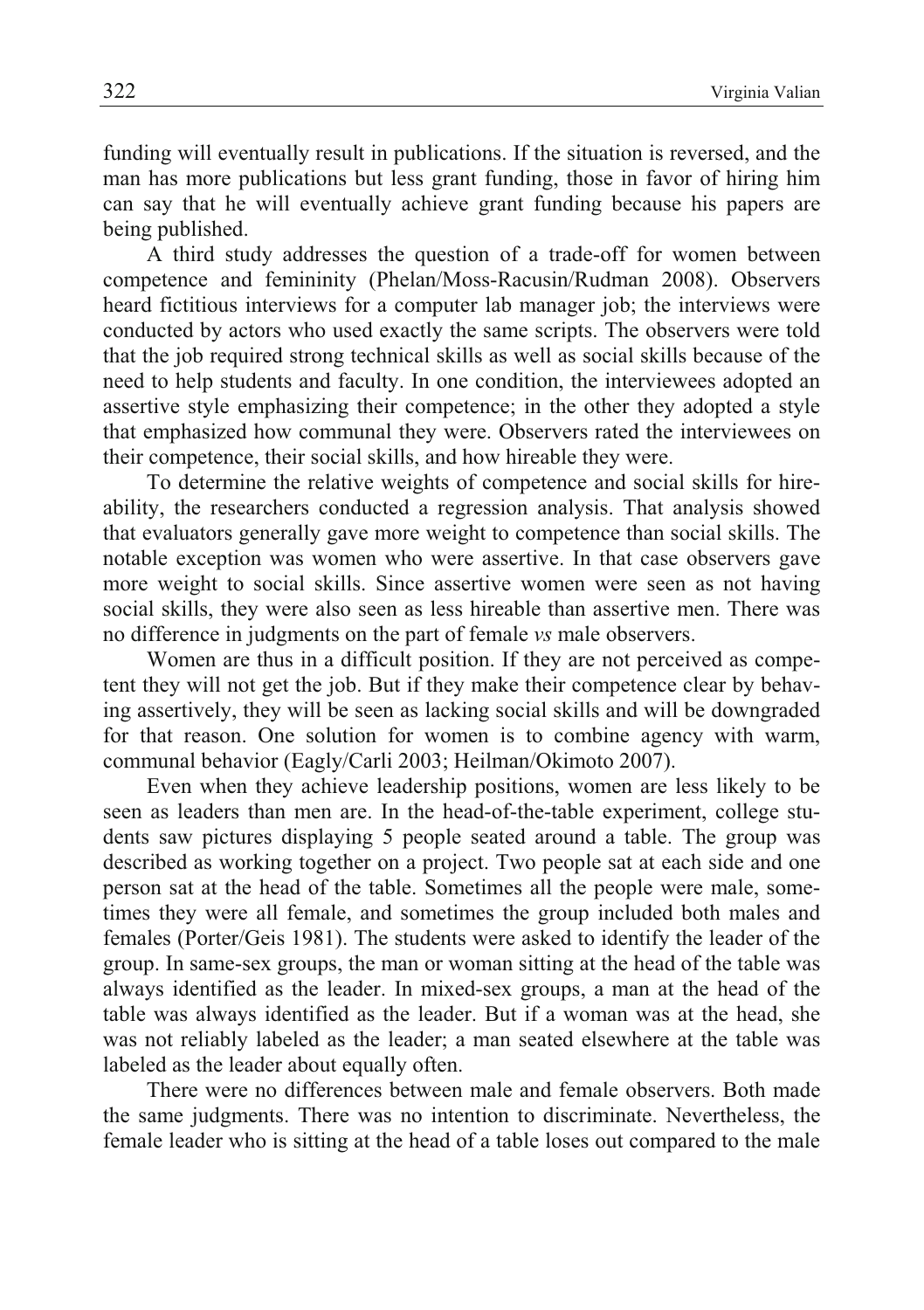leader. The symbolic position of leadership carries less symbolic weight for a woman than a man. Women are less likely to obtain the automatic deference that marks of leadership confer for men. Women are objectively hurt in situations of that sort, even if observers intend no hurt. A woman has to work harder to demonstrate that her apparent position of leadership is a real position of leadership.

One might be tempted to dismiss concern about such imbalances as making a mountain out of a molehill. For example, women comment informally that in a meeting they might make a suggestion that is ignored, only to hear a male colleague make the same suggestion ten minutes later and be acclaimed for his good idea. A woman who comments on that might be told that it is not important and that she is being oversensitive.

But mountains *are* molehills, piled on top of one another over time. Small imbalances add up to disadvantage women. Success is largely the accumulation of advantage, exploiting small gains to get bigger ones (Merton 1968). A computer simulation (Martell/Lane/Emrich 1996) shows the importance of very small amounts of bias. The researchers simulated an 8-level hierarchical institution, with a pyramidal structure. They staffed this hypothetical institution with equal numbers of men and women. The model assumed a tiny bias in favor of promoting men, a bias accounting for only 1 % of the variability in promotion. After many iterations of promotions, the top level was 65% male. Even very small amounts of disadvantage accumulate.

Evaluations come into play at every point in a person's career. Some of the examples are small ones that happen on a frequent basis. Others are large ones that occur at the time of hire or promotion. People who are not consistently recognized as having good ideas and doing good work are people who are unlikely to be hired or promoted.

What is responsible for women's lack of progress in the professions and in academia is the gender schemas through which we all – male and female alike – perceive and evaluate women. The small but systematic undervaluation of women culminates in women's smaller salaries compared to men, and slower rates of promotion.

We would like to think that our genuinely held egalitarian and meritocratic beliefs and ideals would buffer us from the effects of gender schemas (Lerner 1975). But our evaluations and reactions occur unintentionally and outside awareness. Indeed, our belief in our own good will can make it difficult for us to see what we are doing. That does not mean that we cannot institute remedies. We can, but we need to understand that good intentions are not enough. We need to understand how gender schemas work and the importance of the small daily inequities in our treatment of our colleagues.

What, then, is to be done? The schema analysis has implications for remedies. Schemas resist change and their effects are ubiquitous. No single solution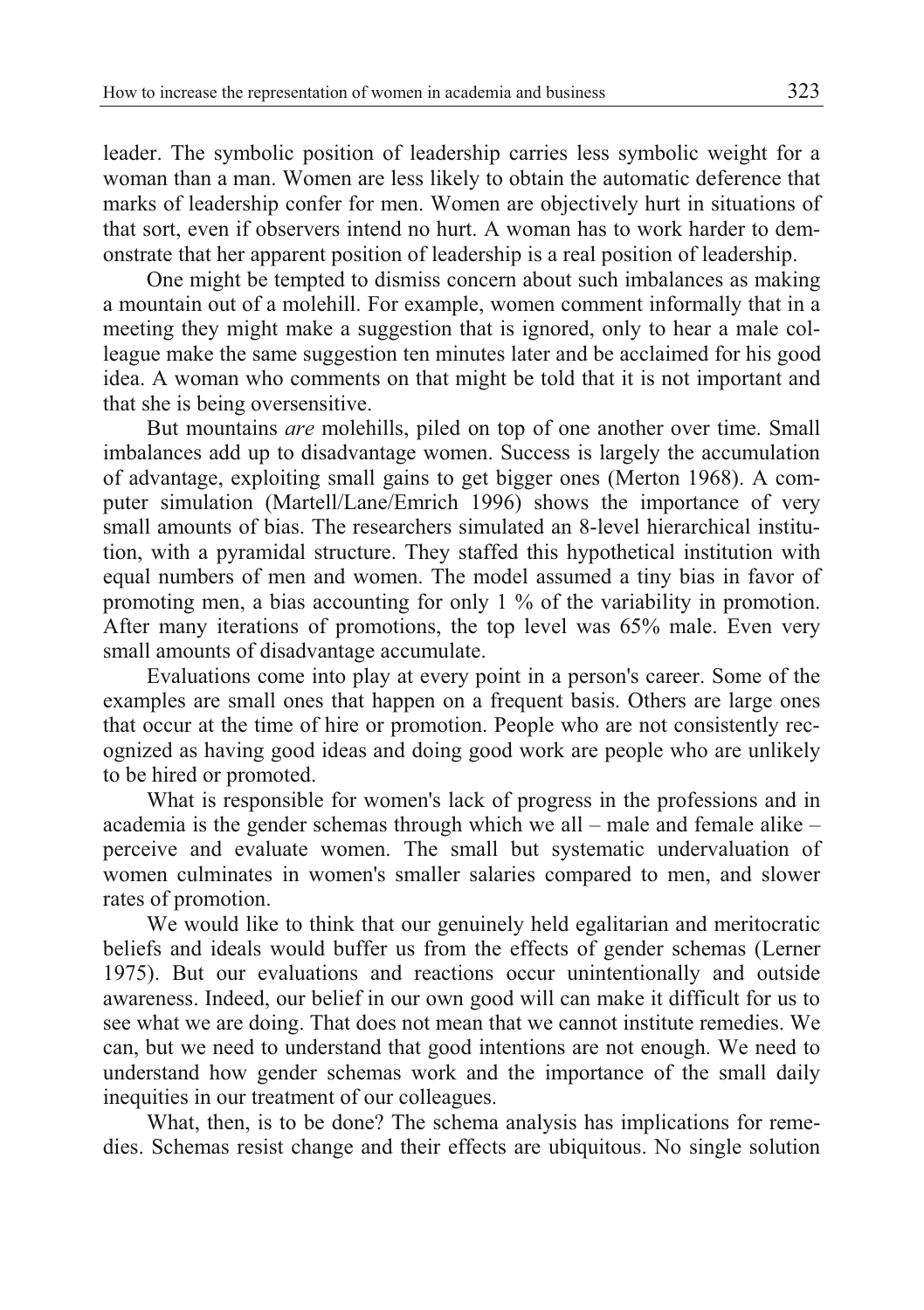will do. People will persistently make errors in evaluating others (and themselves), and need good procedures and policies that will buffer them from errors.

Helping people understand the basis for their errors of judgment is an important start. On the education front, everybody has to understand how gender schemas work, their persistence and ubiquity, and the limitations they set on our ability to judge others accurately. Everyone needs to know the data and know the theory, and to communicate the data and communicate the theory. Hiring and promotion committees particularly need to know where errors are likely to occur in their evaluations. No one is at fault, but everyone is responsible for improving the accuracy and fairness of evaluations.

The next step is to demonstrate that institutions can benefit from increasing diversity. For example, mixed sex groups appear to have more patent citations than single-sex groups (Ashcraft/Breitzman 2007). Diversity leads to more innovative solutions, under optimal conditions (Page 2007; Polzer/Milton/Swann 2002). Those optimal conditions include congruity between what a person thinks she has to offer a group and how that group sees her. If people do not feel valued and free to speak up, the value of diversity vanishes and, worse, strife and conflict occur.

The third step is to develop multiple remedies. There is no single remedy because the problem is multi-faceted. For a multi-faceted problem we need multiple remedies, carried out by multiple people, multiple times, in multiple places. We need remedies that people can carry out immediately as well as longer-term remedies.

An example of a remedy that people can carry out immediately is to look at lists of colloquium speakers or conference speakers. If the list does not have the same proportion of women as there are women in the field that is a reason to search harder for qualified women. We know that young women are negatively affected by viewing professional settings in which men are overrepresented and are discouraged from further participation (Murphy/Steele/Gross 2007).

A remedy that requires more effort is data collection, data analysis, and data publication – a set of benchmarks. For example: what percentage of new hires are women?, how long do women and men stay in a given rank?, how many women are present on powerful committees?, how are teaching responsibilities distributed by sex?, what differences are there in salary? Many of the US institutions that have received ADVANCE Institutional Transformation Awards from the National Science Foundation have developed methods for collecting and analyzing data. Those methods are on the institutions' websites. (See, for example, www.hunter.cuny.edu/genderequity.) Since inequity is likely to reappear because gender schemas are continually in action, it is necessary to check the benchmarks annually.

A roadmap of activities would contain the following suggestions, among others (Valian, 2008b):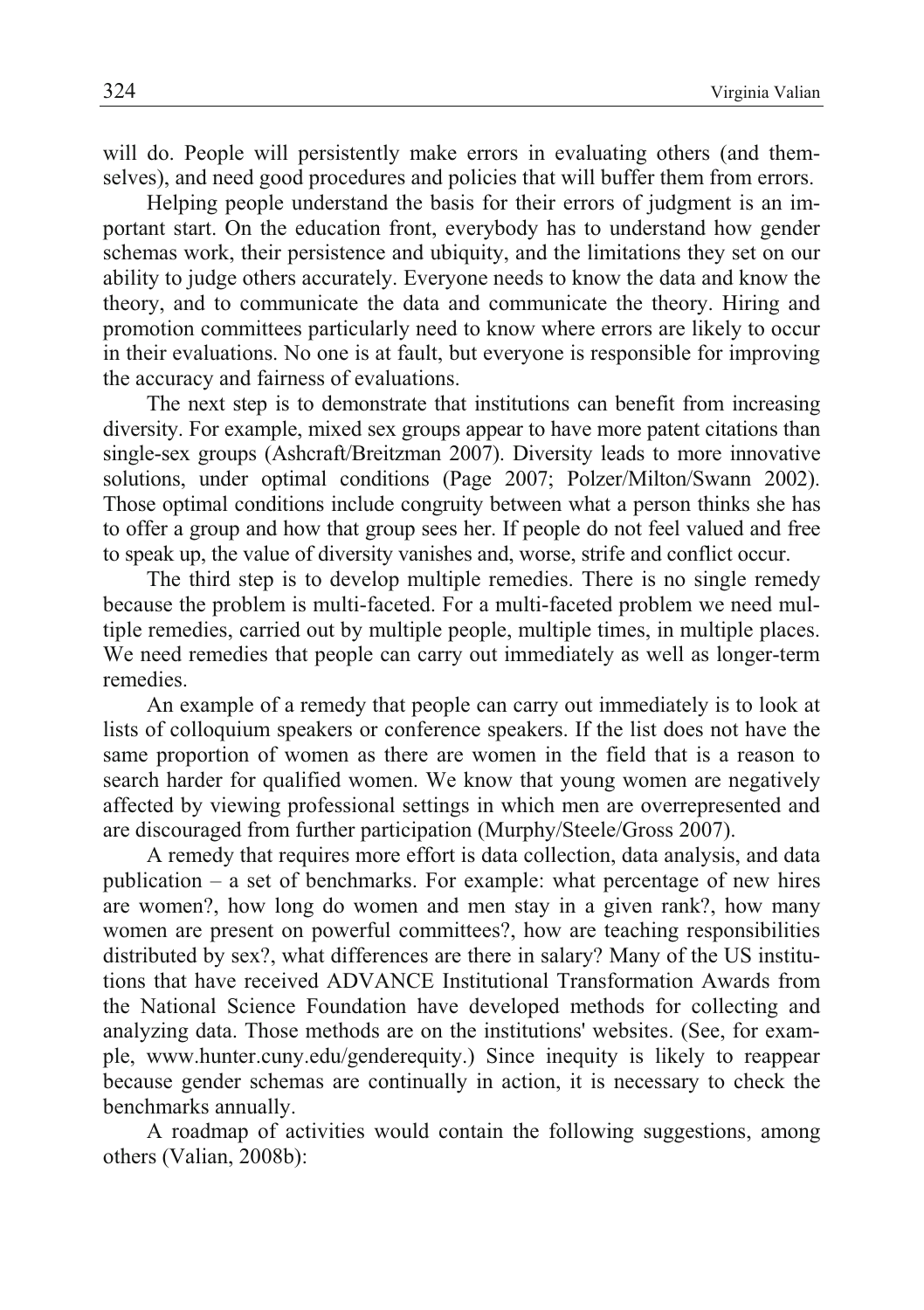- - Develop policies for recruitment to minimize errors of evaluation and create a balanced short list
- - Develop policies such as those developed by Georgia Tech for retention and promotion that ensure all members receive equal resources
- - Provide individuals with information about how to be successful, such as the sponsorship program developed at Hunter College (Rabinowitz/Valian, 2007)
- -Ensure institutional recognition of achievements
- -Ensure accountability: chairs, deans, provost – everyone must be accountable
- - Ensure visible, verbal, financial, and practical commitment on the part of leaders; leaders must say why diversity is important and demonstrate that it is a priority
- - Create a diversity team or task force; in academia, the team should be composed of faculty who are respected and credible in their fields
- -Develop policies to help dual-career couples
- -Create child-care facilities or resources
- -Ensure positions of power for women as well as men

A study by the RAND Corporation examined 8 companies taken from *Fortune*'s 2003 list of the 50 best companies for minorities and compared them with 6 companies taken from the 2003 list of the 100 best companies to work for (Marquis/Lim/Scott/Harrell/Kavanagh 2008). The best diversity firms cited competitive advantage, consumer service, and improved work environment as motivations for diversity. In contrast, of the 6 best firms to work for, only half cited two or more reasons for diversity.

The firms also differed in their leadership practices. Seven of the 8 highdiversity firms used all of the best practices that the diversity literature suggests (leadership involvement, formal commitment, formal objectives or plan, organizational structure, communication), but only one of the best places to work for did. Three of the 6 best firms to work for pursued none of the practices.

Similarly, the diversity firms had a range of diversity initiatives, ranging from recruitment to development of social networks and awareness (recruiting, promotion, retention; professional development for minorities; workforce education; supplier and franchise diversity; educational and community outreach; social networks and awareness). The firms that were good to work for had many fewer initiatives.

Accountability for diversity was also greater in diverse firms than in firms that were good to work for.

In sum, then, what characterizes diverse firms is exactly what the diversity literature tells us should work: articulating why diversity is important (making the business case), having committed leaders, pursuing many initiatives, and maintaining accountability.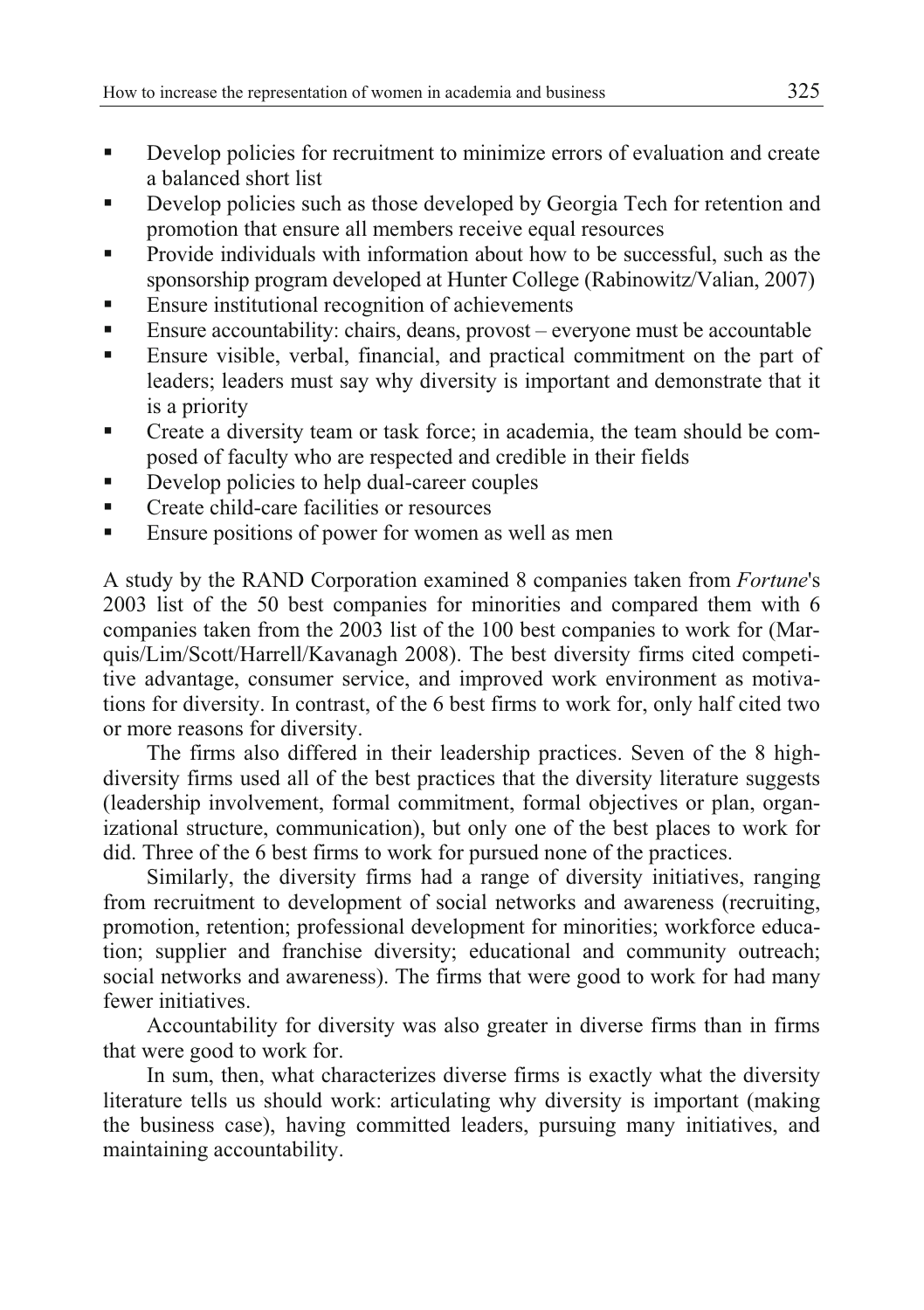A large study of 829 companies over a 31-year period had somewhat similar results (Dobbin/Kalev/Kelly 2007). The companies had 100 or more employees. The two features that most helped increase the number of women and underrepresented minorities in management positions were having a diversity taskforce composed of individuals from different sections of the company and having a diversity manager. Mentoring programs were effective for most groups (but not white women). Network programs were not effective (except for white women), and diversity training was also not effective (except for Hispanic women). From this study, the main message is that teams that are in charge of ensuring diversity do work. Diversity training may be ineffective in companies because it happens infrequently and may not concentrate on providing useful data.

To sum up, it is possible, both in academia and in business, to motivate attention to diversity and to implement successful programs for change. Success comes not from a single bold stroke but from effort that involves many people at many levels across the institution, all of them with an eye on how to improve the representation of women and minorities and with an understanding of why there is a problem in the first place.

## **References**

- Ashcraft, C./Breitzman, A. (2007): Who invents IT? An analysis of women's participation in Information Technology Patenting. Boulder, CO: National Center for Women & Information Technology. Retrieved on 10 July 2009 from http://www.ncwit.org/ pdf/PatentExecSumm.pdf
- Black, D. A./Haviland, A. M./Sanders, S. G./Taylor, L. J. (2008): Gender wage disparities among the highly educated. In: Journal of Human Resources. 43. 630-659
- Carter, D.B. (Ed.) (1987): Current conceptions of sex roles and sex typing: Theory and research. New York: Praeger
- Committee on Gender Differences in the Careers of Science, Engineering, and Mathematics Faculty; Committee on Women in Science, Engineering, and Medicine; committee on National Statistics; National Research Council. (2009): Gender differences at critical transitions in the careers of science, engineering, and mathematics faculty. Washington, DC: National Academies Press
- Dobbin, F./Kalev, A./Kelly, E. (2007): Diversity management in corporate America. In: Contexts, 6: 21-27. Retrieved on 12 Feb 09 from http://www.wjh.harvard.edu/ ~dobbin/cv/articles/2007\_Contexts\_Dobbin\_Kalev\_Kelly.pdf
- Eagly, A. H./Carli, L. L. (2003): The female leadership advantage: An evaluation of the evidence. In: Leadership Quarterly. 14. 807-834
- Fiske, S. T./Taylor, S. E. (1991): Social cognition, 2nd ed. NY: McGraw-Hill
- Heilman, M. E./Okimoto, T. G. (2007). Why are women penalized for success at male tasks?: The implied communality deficit. In: Journal of Applied Psychology. 92. 81-92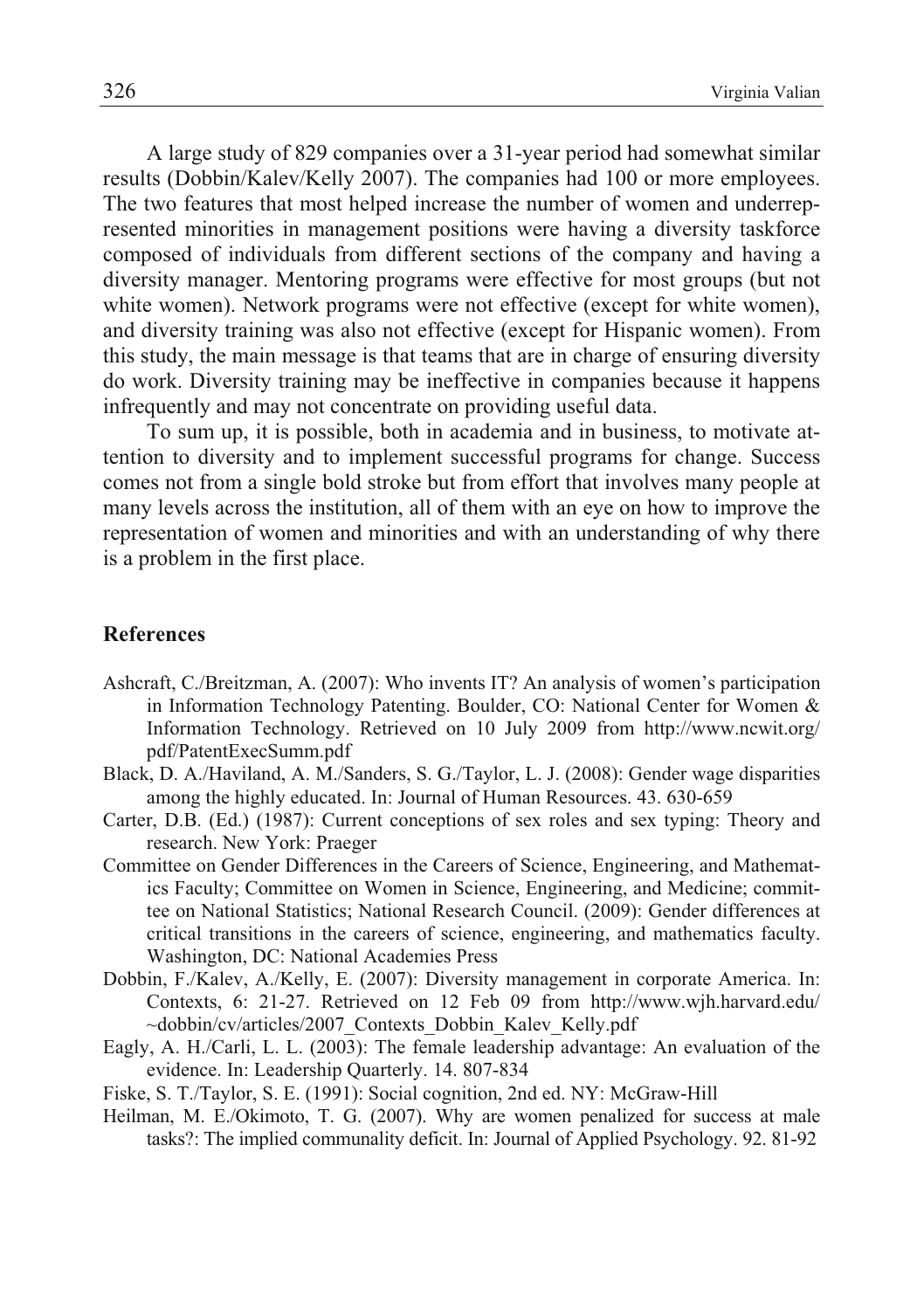- Heilman, M. E./Wallen, A. S./Fuchs, D./Tamkins, M. M. (2004): Penalties for success: reactions to women who succeed at male gender-typed tasks. In: Journal of Applied Psychology. 89*.* 416-427
- Keaveny, T. J./Inderrieden, E. J./Toumanoff, P. G. (2007): Gender differences in pay of young management professionals in the United States: A comprehensive view. In: Journal of Labor Research. 28. 327-346
- Lerner, M. J. (1975): The justice motive in social behavior: An introduction. In: Journal of Social Issues. 31. 1-19
- Long, J. S. (2001): From scarcity to visibility: Gender differences in the careers of doctoral scientists and engineers. Washington, DC: National Academies Press
- Marquis, J. P./Lim, N./Scott, L. M./Harrell, M. C./Kavanagh, J. (2008): Managing diversity in corporate America: An exploratory analysis. Santa Monica, CA: RAND Corporation. Retrieved on 12 Feb 09 from http://www.rand.org/pubs/occasional\_ papers/2007/RAND\_OP206.pdf
- Martell, R. F./Lane, D. M./Emrich, C. (1996): Male-female differences: a computer simulation. In: American Psychologist. 51. 157-158
- Martin, C. L./Halverson, C. (1987): The roles of cognition in sex role acquisition. In: Carter, D. B. (Ed.): 123-137
- Mayo, C./Henley N. (Eds.) (1981): Gender and nonverbal behavior. New York: Springer Verlag
- Merton, R.K. (1968): The Matthew Effect in science. In: Science. 159. 56-63
- Murphy, M. C./Steele, C. M./Gross, J. J. (2007): In: Psychological Science. 18. 879-885
- Norton, M. I./Vandello, J. A./Darley, J. M. (2004): Casuistry and social category bias. In: Journal of Personality and Social Psychology. 87. 817-831
- Orazem, P. F./Werbel, J. D./McElroy, J. C. (2003): Market expectations, job search, and gender differences in starting pay.In: Journal of Labor Research. 24. 307-321
- Page, S. (2007): The difference. Princeton, NJ: Princeton University Press
- Phelan, J. E./Moss-Racusin, C. A./Rudman, L. A. (2008): Competent yet out in the cold: Shifting criteria for hiring reflect backlash toward agentic women. In:Psychology of Women Quarterly. 32. 406–413
- Polzer, J. T./Milton, L. P./Swann, W. B., Jr. (2002): Capitalizing on diversity: Interpersonal congruence in small work groups. In: Administrative Science Quarterly. 47. 296-324. Retrieved on 12 Feb 09 from http://homepage.psy.utexas.edu/Homepage/ Faculty/Swann/docu/swann\_polzer\_seyle\_ko.pdf
- Porter, N./Geis, F. L. (1981): Women and nonverbal leadership cues: When seeing is not believing. In: Mayo C./Henley; N. (Eds.) (1981):
- Rabinowitz, V. /Valian, V. (2007): Beyond mentoring: A sponsorship program to improve women's success. In: A. J. Stewart et. al. (2007): 96-115
- Sandström, U./Hällsten, M. (2008): Persistent nepotism in peer-review. In: Scientometrics. 74. 175-189. Retrieved on 12 Feb 09 from http://forskningspolitik.se/ Data-File.asp?FileID=150
- Sax, L. J./Hagedorn, L. S./Arredondo, M./Dicrisi, F. A. (2002): Faculty research productivity: Exploring the role of gender and family-related factors. In: Research in Higher Education. 43. 423-446